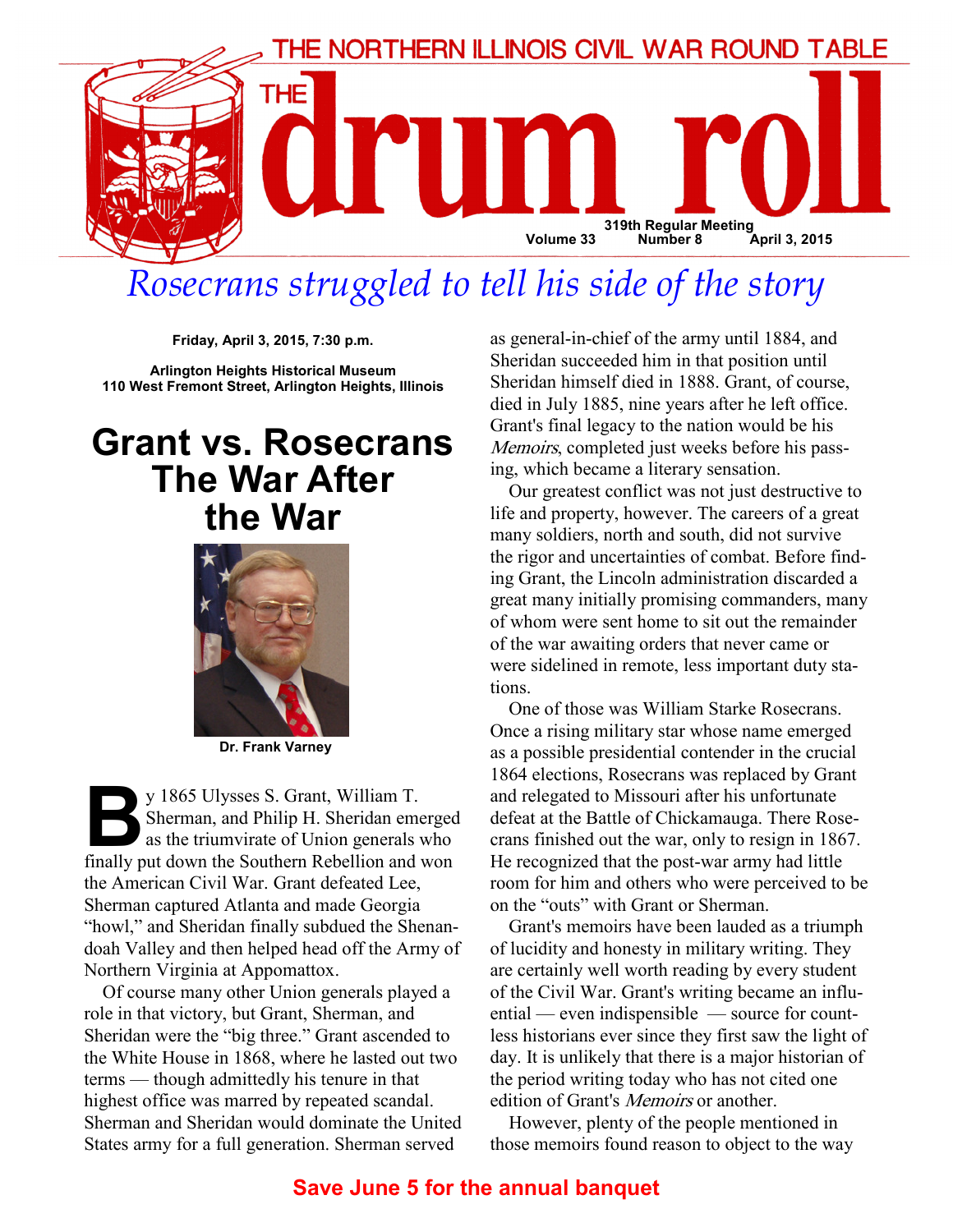Grant treated them. Rosecrans was one. Along with partisans of Union General George Thomas (who died in 1870 and so never saw Grant's work) Rosecrans struggled to put forth his side of the story, often with little success.

Dr. Frank Varney, professor of history at Dickinson State University in North Dakota, joins us on April 3 to speak about his book, General Grant and the Rewriting of History: How the Destruction of General William S. Rosecrans Influenced

Our Understanding of the Civil War (Savas-Beatie 2013.) I welcome Dr. Varney in his first appearance before the Northern Illinois Civil War Round Table and look forward to his presentation.

If you would like to join us for dinner with Frank Varney at Sam's of Arlington, 1863 West Central Road, Arlington Heights, at 5:30 p.m. before the meeting on April 3, please contact me at DPowell334@aol.com or (847) 343-2032 by Wednesday, April 1. — Dave Powell

## The History and Historiography of Gouverneur K. Warren

#### By Tom DeFranco

On Friday, March 6, 2015, our fellow<br>member, historian, prolific author, and<br>my neighbor, Rob Girardi, addressed<br>Northern Illinois Civil War Round Table abo member, historian, prolific author, and my neighbor, Rob Girardi, addressed the Northern Illinois Civil War Round Table about the case of General Gouverneur

K. Warren.

After summarizing the early life of General Warren, Girardi stated that the first thing people know about General Warren is that he was instrumental in saving the day at Gettysburg on July 2, 1863, by placing Strong Vincent's brigade atop Little Round Top. Indeed Warren has what is probably the most recognizable statue on the battlefield.

The second thing people know is that Warren was unjustly relieved of command by General Sheridan after leading a successful charge at Five Forks a week before the war's end.

The third thing people know is that it took Warren the rest of his life to find justice in this case, and that he died before the public knew the truth.

Girardi mentioned that the research of Frank Varney (our next speaker) reveals that U. S. Grant rewrote history to favor himself and his friends. Page 2 drum roll, April 2015

Officers who he thought crossed him received poor treatment in his writings. Warren was one of these officers. It would be bad enough if it were only Grant's writings that influenced historians

for a century and a half to come, but Adam Badeau (a staff officer for Grant), James H. Wilson (a staff officer for Grant early in the war and later a cavalry commander), and Charles Dana (assistant secretary of state) added insult to injury in Warren's historiography. Their narratives about Warren tell the same story — General Warren will attack only if forced to by the enemy.

 There are two books about Warren in print. The older one was written by Emerson Taylor and was commissioned by the general's daughter, so that book

is overly favorable to Warren. The more recent book, written by David Jordan, leans toward negativity. Girardi stated that instead of gathering evidence and allowing it to lead to a conclusion, David Jordan forces his conclusion and cherry picks his facts to justify his preconceived conclusion.



General Gouverneur K. Warren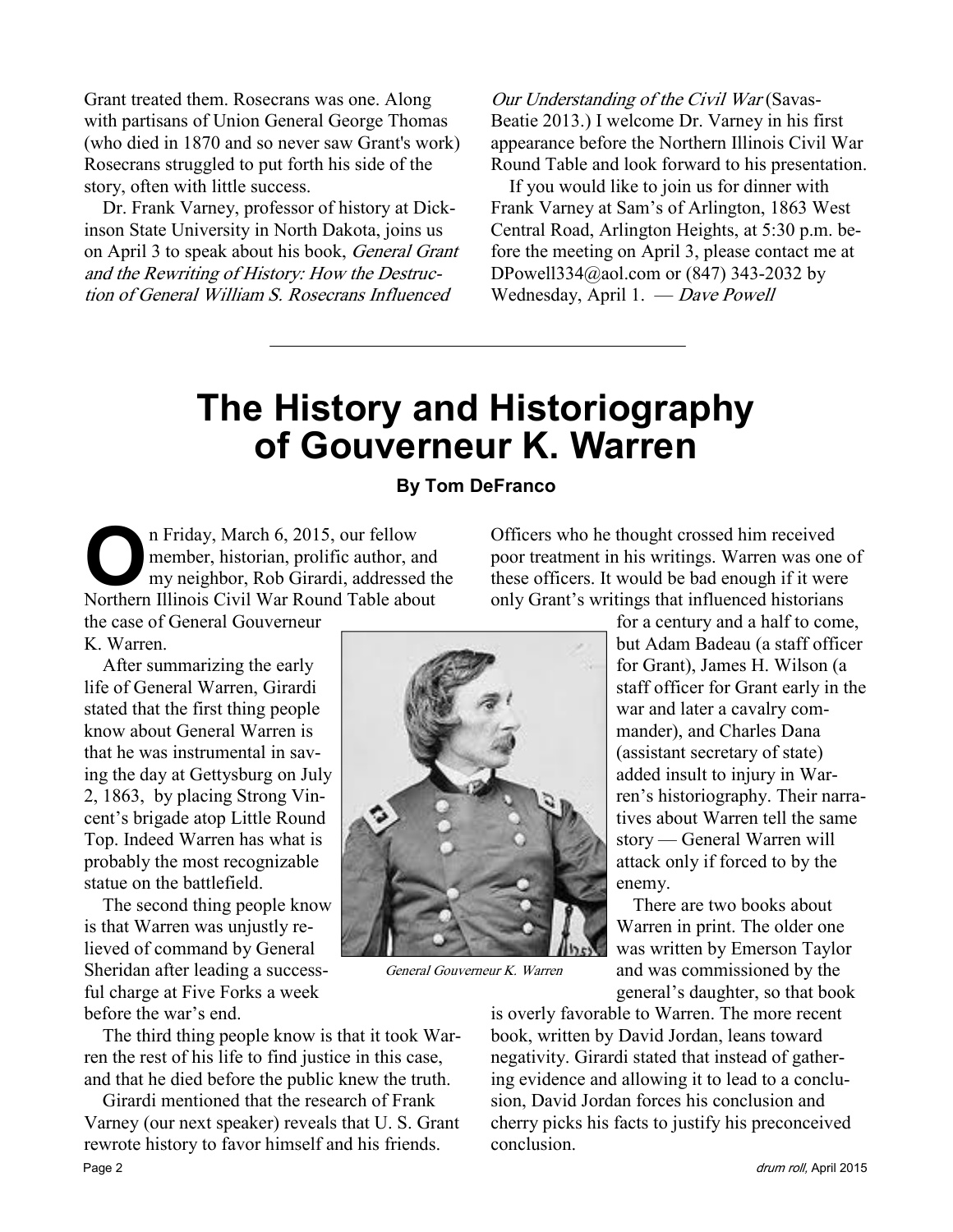Unfortunately, historians have allowed Grant and Jordan to form their opinions of Warren and his actions. These include well-regarded author/ historians Bruce Catton, Gordon Rhea, Richard Sommers, Glenn LaFantasie, and Noah Andre Trudeau.

On behalf of the Northern Illinois Civil War Round Table, I wish to thank historian, fellow member, and neighbor Rob Girardi for presenting us with a new way to look at General Warren. I also wish him well with his (and Paula Walker's) soon-to-be-released book about the general.

#### April Events

April 9, Lake County Civil War Round Table. Jerry Kowalski will portray Union General George Thomas.



April 10, Chicago Civil War Round Table. Michael Burlingame will speak on the Assassination of President Abraham Lincoln.

April 10, Civil War Museum, Kenosha, WI. Robert Girardi and Paula Walker will speak on Major General Gouverneur K. Warren, one of the finest corps commanders in the Union Army, noon. Program sponsored by the Milwaukee Civil War Round Table and the Iron Brigade Association. Information on all Civil War Museum programs is available at (262) 653-4140 or www.thecivilwarmuseum.org.

April 11, Great Lakes Home Front Seminar, Exploring the Civilian Experience during the Civil War Era, Civil War Museum, Kenosha, WI. Speakers include Patricia Lynch on Ruffled Eagle Feathers: Old Abe and the "War" Between the Milwaukee and Chicago Homefronts; Dr. Michelle Kuhl on Rooting for Confederate Victory and Defeat: Southern Women, Black and White; Dr. Michael McBride on Saving Private Borghardt: Are You Comfortable with the Remains of a Civil War Veteran Used as a Scientific Project?; and Dr. Brett Barker on the Fire in the Rear: Midwestern Copperheads and a Society at War; 9 a.m. – 3:30 p.m., \$60 (\$50 Friends of the Museum), includes lunch.

April 14, Civil War Museum, Kenosha, WI. A first person presentation of President Lincoln by George Buss, 7 p.m., \$5 suggested donation.

April 14, McHenry County Civil War Round Table. Ron Halverson will speak on the Man Who Knew Lincoln.

April 14, Armchair Generals Civil War Round Table. Charlie Banks will speak on the Lincoln Funeral Train at Gail Borden Library, 270 North Grove Avenue, Elgin, 11:45 a.m.



April 15, Civil War Museum, Kenosha, WI. Rich Schimenti will give an eyewitness account of the assassination of President Lincoln at Ford's Theater in Washington, DC. The account details Lincoln's last hours on earth, the efforts made to save his life, and his legacy to the nation, noon.

April 17, Salt Creek Civil War Round Table. Doug Dammann will speak on Elmer Ellsworth and the United States Zouave Cadets.

April  $17 - May 24$ , The Bloodhound Law, City Lit Theater, 1020 West Bryn Mawr Avenue, Chicago. World premiere play by Kristine Thatcher, directed by Terry McCabe, tells of both black and white Illinoisans whose lives were changed by the Fugitive Slave Law. Tickets are on sale at www.citylit.org or (773) 293-3682.

April 18, Battlefield Balladeers will perform songs of the Civil War at the Chicagoland National Civil War Extravaganza, DuPage County Fairgrounds, 2025 West Manchester Road, Wheaton, 11 a.m.

April 18, Civil War Museum, Kenosha, WI. Joe Walker will speak on Harvest of Death: The Battle of Jenkins' Ferry, Arkansas, 1 p.m.

April 23, Civil War Museum, Kenosha, WI. Folk-

singer and historian Judy Cook will present songs, images, and readings that give a unique peek inside life during the Civil War; 6:30 p.m., \$5 suggested donation.